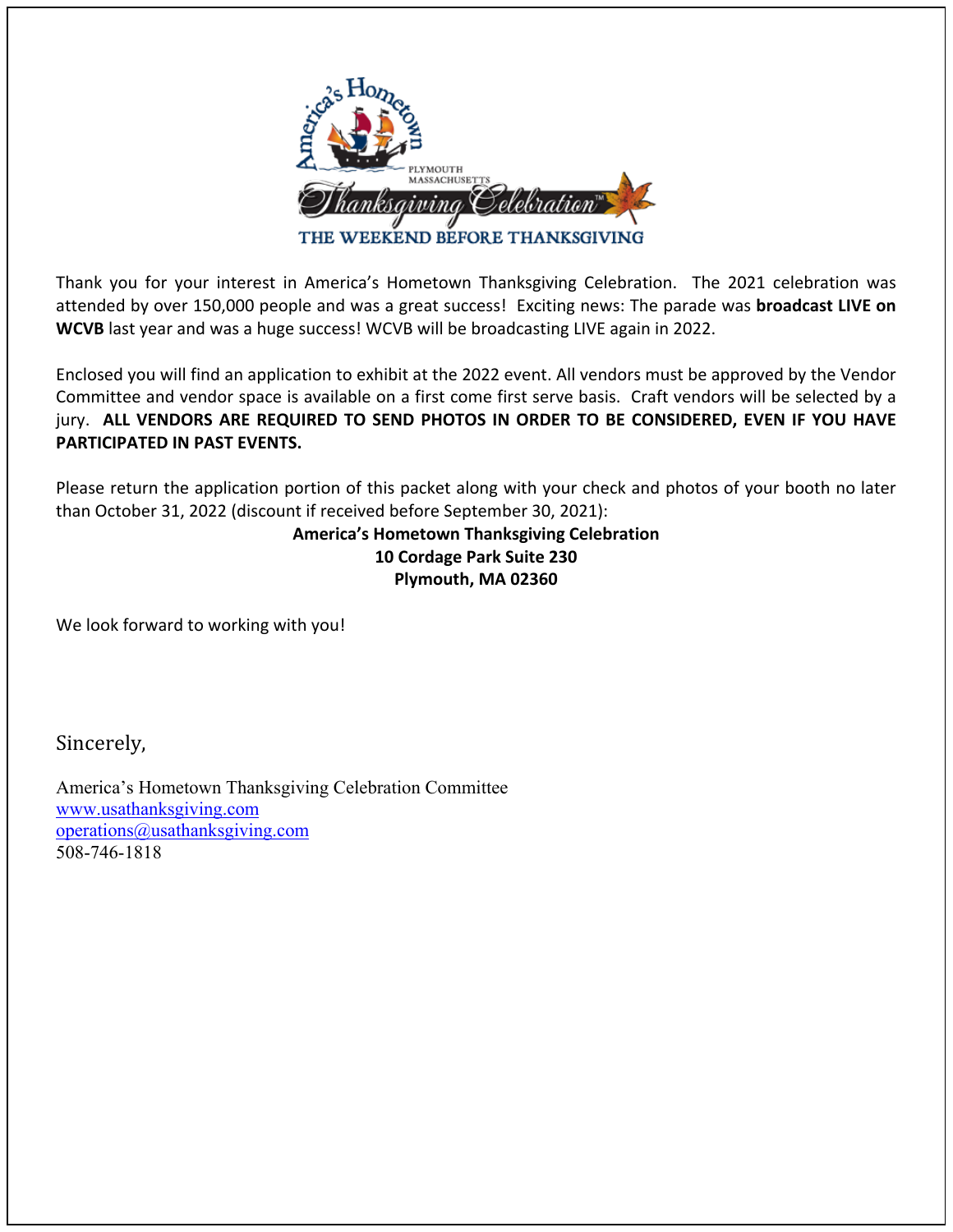

## **HOURS OF OPERATION**:

The fee associated with your space is for all the hours that the Celebration is open or any part thereof. Vendors agree to operate during all the hours indicated in this contract. No refunds or reductions will be given if the hours of the Celebration are shortened by any circumstances beyond the Celebration's control.

## **Waterfront set up:**

| Friday   | 11/18/2022 | 10am-2pm                     |
|----------|------------|------------------------------|
| Saturday | 11/19/2022 | 6am-7am (roads close at 7am) |

## **Waterfront Hours**

Saturday 11/19/2022 10am-4pm (Vendors are welcome to be at their booths prior to 10am. Crowds do start to gather to claim their space for the parade prior to the parade time)

### **Parade set up:**

Saturday 11/19/2022 6am-7am (roads close at 7am)

## **Parade Route Hours**

Saturday 11/19/2022 8am-1:30pm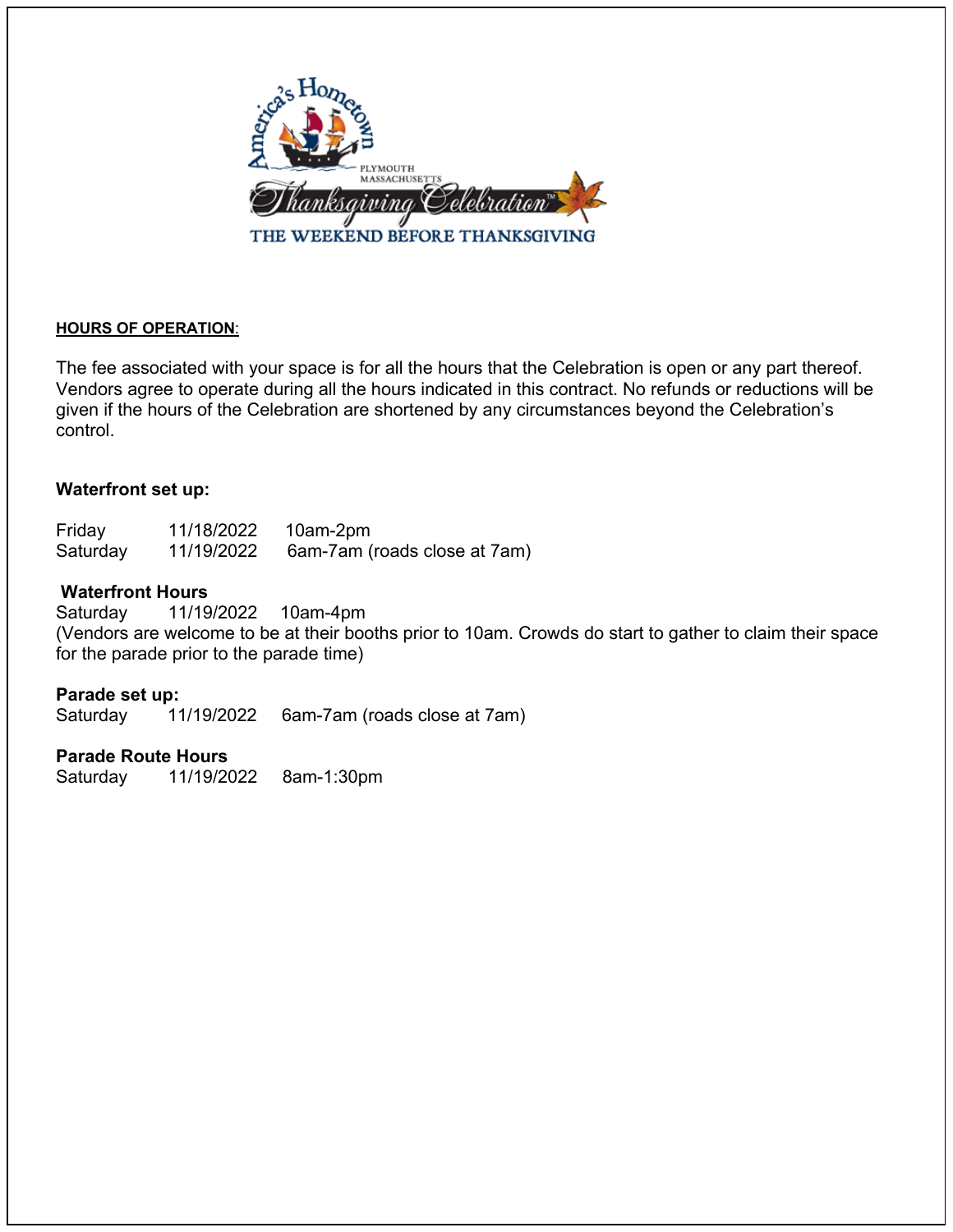## **ELECTRICITY**:

Electrical is limited at the Waterfront. Vendors requiring electricity need to contact their vendor coordinator to check availability.

## **WATER HOOK-UPS**:

There is water available at the Waterfront. Please bring all containers needed to transport water from the water spigot to your booth. Your vendor coordinator can direct you to the spigot on your day of set up.

### **SAFETY - CLEANLINESS - WASTE**:

All vendors are responsible for maintaining their space in a manner that is both safe and pleasing to their workers and customers. All trash must be boxed or bagged and placed in the containers provided. NO liquid waste can be discharged on the grounds, nor can anything be thrown in the ocean. Vendors are responsible for removing their own property and cleaning their own space at the close of the Festival. The rented space and its surroundings must be clean of all belongings and debris. A surcharge of \$150.00 will be assessed for clean up, at the discretion of the Executive Director.

### **SECURITY**:

The Celebration will have overnight security on Friday evening. The Celebration does not assume any responsibility or liability for loss or damage to vendor's property. Your signature on the contract signifies your understanding of this.

## **ITEMS FOR SALE**:

No items bearing the words "America's Hometown Thanksgiving Celebration" may be sold on the grounds without prior permission of the Executive Director. The Executive Director and/or his/her designee retain the right to order the immediate removal of any item or items they deem unsuitable. Food and merchandise vendors are limited to selling only those items they have listed on the contract, and the Celebration retains the right to reject or limit those items or the number of vendors selling any given item. Not removing items from sale that the Celebration deems unsuitable, will lead to removal of your entire booth and no refund.

### **SIGNS, ATTIRE, PROMOTIONS**:

Booths may only display signs with the name of the organization renting said booth and a list of items sold with their prices. At no time will attire, buttons, badges or literature be worn, displayed, sold or given away, that promotes the doctrine, belief, or dogma of that vendor or any other person or organization.

### **DEADLINES:**

All vendors must be approved by the Vendor Committee and vendor space is available on a first come first serve basis.

### **JURIED PROCESS:**

Vendors will be selected by our Vendor Committee. All Vendors must include photos and payment along with this contract in order to be accepted into the juried process.

> Contact information operations@usathanksgiving.com 508-746-1818